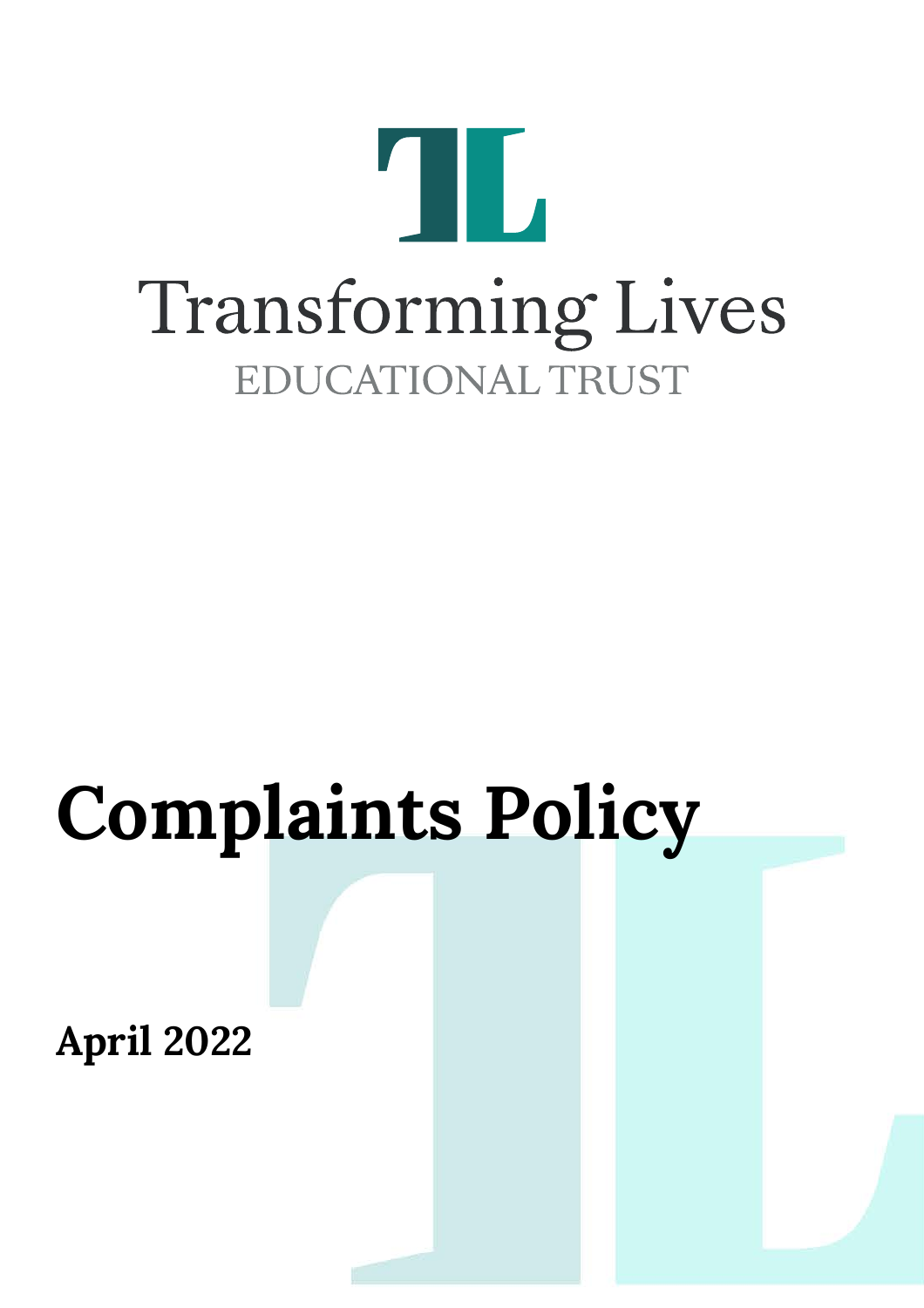# **Version Control**

| Category:                | Governance                                 |                           |
|--------------------------|--------------------------------------------|---------------------------|
| <b>Authorised By:</b>    | <b>TLET Operations Standards Committee</b> |                           |
| Author:                  | J. Higham                                  |                           |
| <b>Version</b>           | 3                                          |                           |
| Status:                  | <b>Under Review:</b>                       |                           |
|                          | Approved:                                  | $\boldsymbol{\checkmark}$ |
| <b>Issue Date:</b>       | April 2022                                 |                           |
| <b>Next Review Date:</b> | April 2024                                 |                           |
|                          | Yes                                        | $\blacktriangledown$      |
| <b>Statutory Policy:</b> | No                                         |                           |

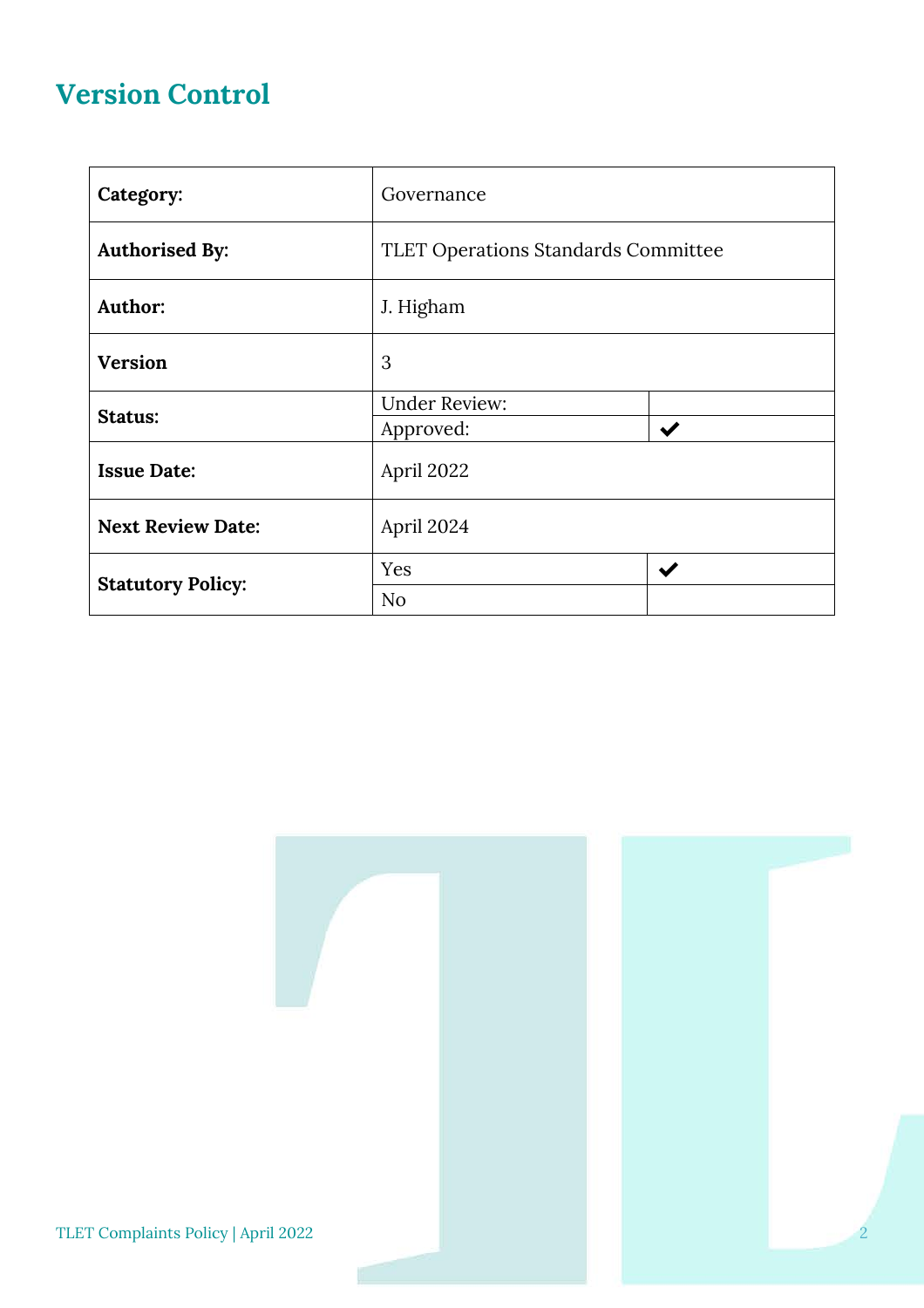# **Contents**

| <b>Section</b>                       | Page            |
|--------------------------------------|-----------------|
| 1. Scope                             | $\overline{4}$  |
| 2. Policy Statement                  | $\overline{5}$  |
| 3. Principles                        | $\overline{5}$  |
| 4. Definition of Terms               | $6\overline{6}$ |
| 5. Procedure                         | $6\overline{6}$ |
| 6. Roles and Responsibilities        | 12              |
| 7. Monitoring of Policy              | 14              |
| Appendix 1 - Complaint Form Template | 15              |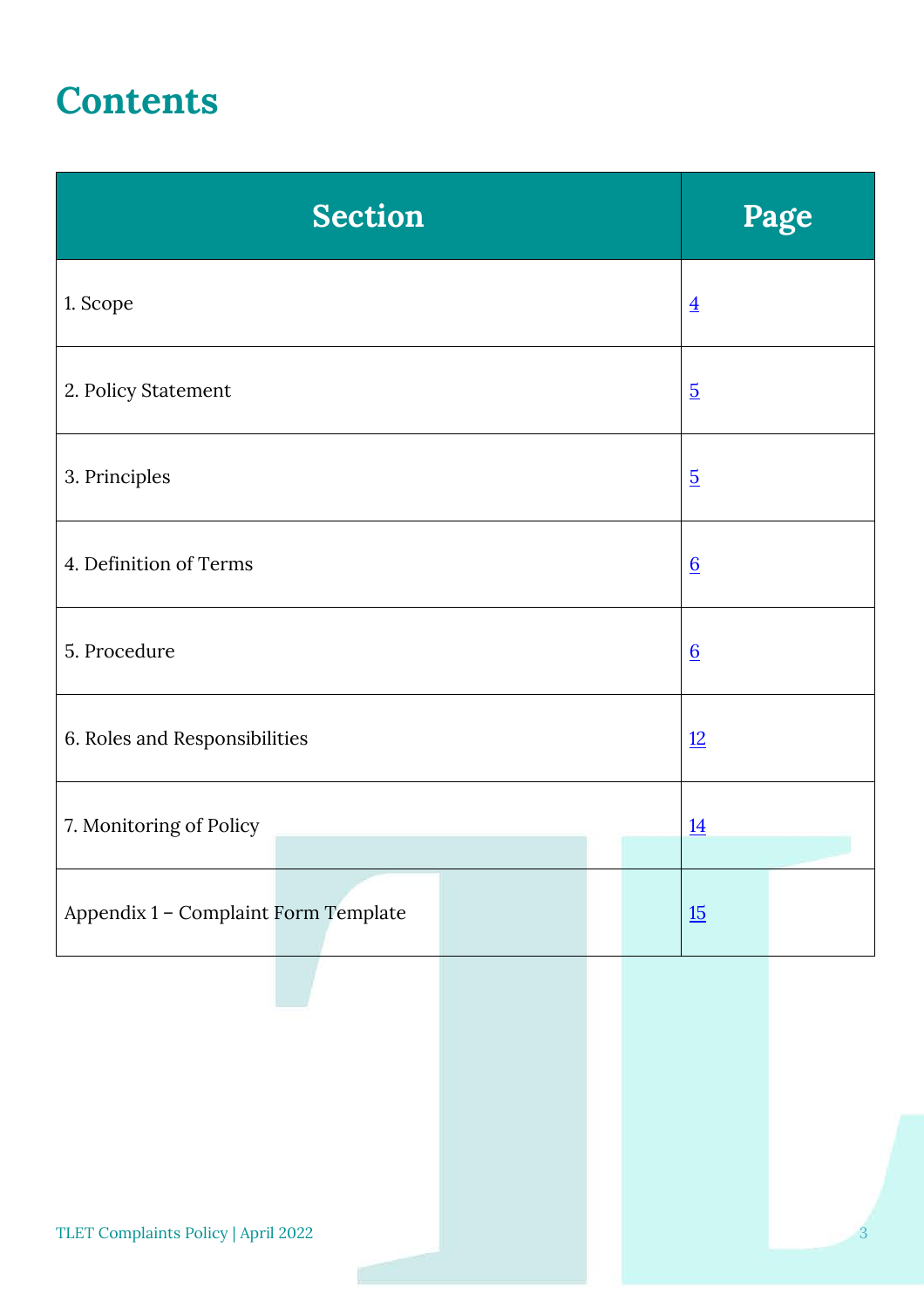# <span id="page-3-0"></span>**1 – Scope**

1.1 This procedure covers all complaints about any provision of community facilities or services by a TLET academy, other than complaints that are dealt with under other statutory procedures, including those listed below.

| <b>Exceptions</b>                  | Who to contact                                                |
|------------------------------------|---------------------------------------------------------------|
| Admissions to schools              | Concerns about admissions should be handled through a         |
|                                    | separate process - either through the appeals process or via  |
|                                    | the local authority.                                          |
| Matters likely to require a Child  | Complaints about child protection matters are handled         |
| Protection Investigation           | under the TLET Child Protection and Safeguarding Policy,      |
|                                    | which is adapted for use by all TLET academies. and is in     |
|                                    | accordance with relevant statutory guidance.                  |
|                                    | If you have serious concerns, you may wish to contact the     |
|                                    | local authority designated officer (LADO) who has local       |
|                                    | responsibility for safeguarding or the Multi-Agency           |
|                                    | Safeguarding Hub (MASH).                                      |
|                                    | LADO contact details:                                         |
|                                    | lado@warwickshire.gov.uk                                      |
|                                    | 01926 745376                                                  |
|                                    |                                                               |
|                                    | <b>MASH</b> contact details:                                  |
|                                    | 01926 414144                                                  |
|                                    |                                                               |
|                                    | 01926 886922 (Out of hours)                                   |
| Exclusion of children from school* | Further information about raising concerns about exclusion    |
|                                    | found<br>at:<br>www.gov.uk/school-discipline-<br>be<br>can    |
|                                    | exclusions/exclusions.                                        |
|                                    | *complaints about the application of a TLET academy's         |
|                                    | Behaviour Policy can be made through this complaints          |
|                                    | procedure. Individual academy Behaviour Policies are          |
|                                    | available on academy websites or from the academy office.     |
| Whistleblowing                     | Please see the TLET Whistleblowing Policy, which provides     |
|                                    | regarding<br>internal<br>whistleblowing<br>information<br>our |
|                                    | procedure for all our employees, including temporary staff    |
|                                    | and contractors.                                              |
|                                    | The Secretary of State for Education is the prescribed        |
|                                    | person for matters relating to education for whistle-blowers  |
|                                    | in education who do not want to raise matters direct with     |
|                                    | Referrals<br>their<br>employer.<br>made<br>be<br>can<br>at:   |
|                                    | www.education.gov.uk/contactus.                               |
|                                    |                                                               |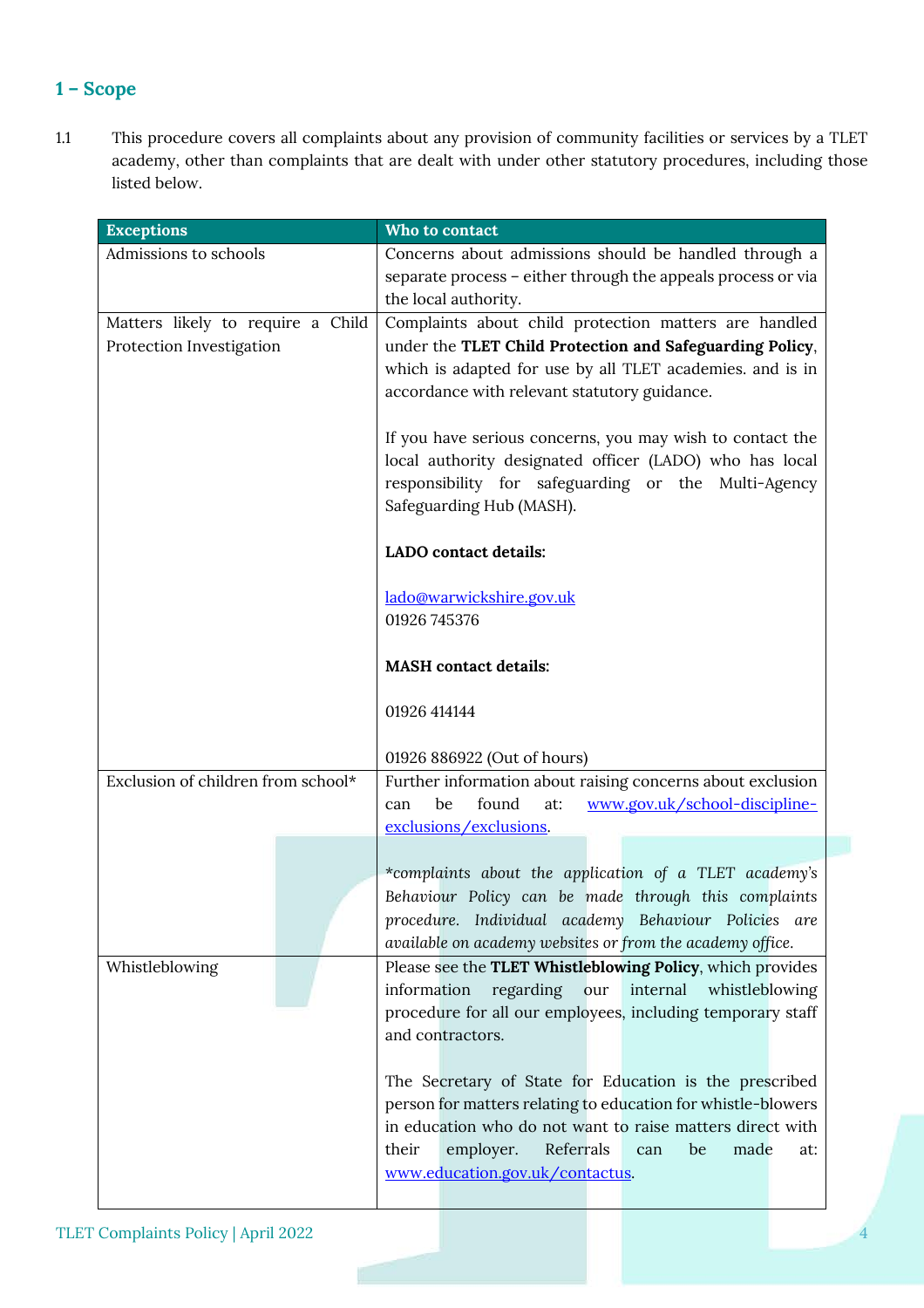|                  | Volunteers who have concerns about a TLET academies/the      |
|------------------|--------------------------------------------------------------|
|                  | Trust should complain through this complaints procedure.     |
|                  | Volunteers may also be able to complain direct to the LA or  |
|                  | the Department for Education (see link above), depending on  |
|                  | the substance of your complaint.                             |
| Staff grievances | Complaints from contracted staff will be dealt with under    |
|                  | the TLET Staff Grievance Policy.                             |
| Staff conduct    | All TLET staff and volunteers are bound by the TLET Staff &  |
|                  | Volunteer Behaviour (Code of Conduct) Policy.                |
|                  |                                                              |
|                  | Complaints about staff will be dealt with under the TLET     |
|                  | Staff Disciplinary Policy, if appropriate.                   |
|                  |                                                              |
|                  | Complainants will not be informed of any disciplinary action |
|                  | taken against a staff member as a result of a complaint.     |
|                  | However, the complainant will be notified that the matter is |
|                  | being addressed.                                             |

N.B. If other bodies are investigating aspects of the complaint, for example the police, local authority (LA) safeguarding teams or Tribunals, this may impact on our ability to adhere to the timescales within this procedure or result in the procedure being suspended until those public bodies have completed their investigations. If this happens, we will inform you of a proposed new timescale.

If a complainant commences legal action against a TLET academy/the Trust in relation to their complaint, we will consider whether to suspend the complaints procedure until those legal proceedings have concluded.

1.2 This complaints procedure is not limited to parents or carers of children that are registered at a TLET academy. Any person, including members of the public, may make a complaint to the Trust about any provision of facilities or services provided by its academies. Unless complaints are dealt with under separate statutory procedures (such as appeals relating to exclusions or admissions), we will use this complaints procedure.

# <span id="page-4-0"></span>**2 – Policy Statement**

2.1 This policy is based on the Department of Education model complaints policy for academies within a [multi-academy Trust.](https://www.gov.uk/government/publications/setting-up-an-academies-complaints-procedure)

# <span id="page-4-1"></span>**3 – Principles**

#### **3.1 The difference between a concern and a complaint**

- 3.1.1 A concern may be defined as '*an expression of worry or doubt over an issue considered to be important for which reassurances are sought'*.
- 3.1.2 A complaint may be defined as '*an expression of dissatisfaction however made, about actions taken or a lack of action*'.
- 3.1.3 It is in everyone's interest that concerns and complaints are resolved at the earliest possible stage. Many issues can be resolved informally, without the need to use the formal stages of the complaints procedure. TLET and its academies take concerns seriously and will make every effort to resolve the matter as quickly as possible.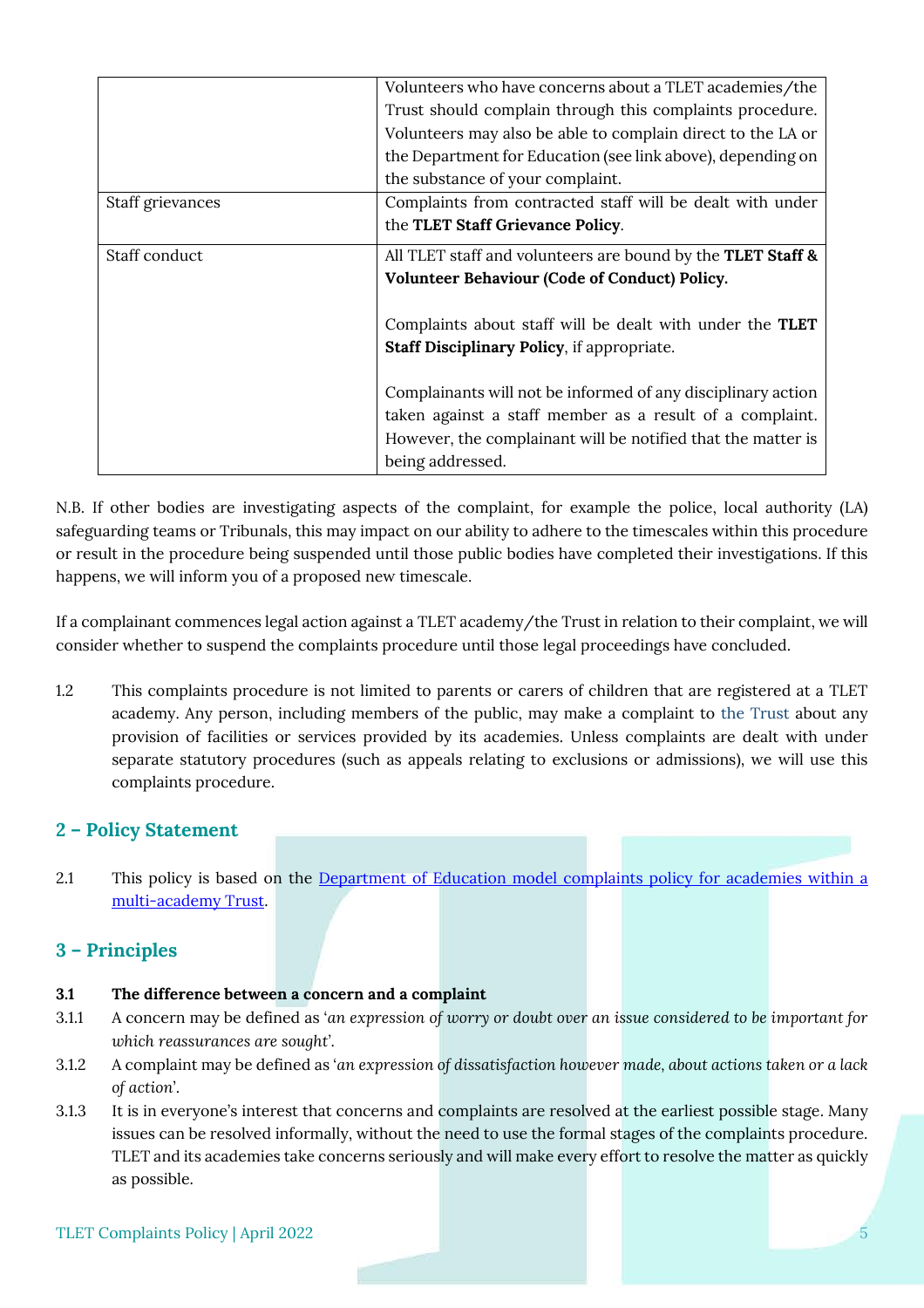- 3.1.4 If you have difficulty discussing a concern with a particular member of staff, we will respect your views. In these cases, the Academy Principal will refer you to another staff member. Similarly, if the member of staff directly involved feels unable to deal with a concern, the Academy Principal will refer you to another staff member. The member of staff may be more senior but does not have to be. The ability to consider the concern objectively and impartially is more important.
- 3.1.5 We understand however, that there are occasions when people would like to raise their concerns formally. In this case, the academy will attempt to resolve the issue internally, through the stages outlined within this complaints procedure.

# <span id="page-5-0"></span>**4 – Definition of Terms**

- 4.1 **Academy/School**, for the purpose of this policy, means a school, which has academy status and is part of a multi-academy trust group.
- 4.2 **Complainant**, for the purpose of this policy, means the person or organisation making the complaint.
- 4.3 **Academy Improvement Management (AIM) Board**, for the purpose of this policy, means a sub-committee of the Trust Board. The Trust Board delegates the day-to-day management and running of the academy to the AIM Board.
- 4.4 **Chair of the AIM Board**, for the purpose of this policy, means the person elected by the AIM Board to be their chairperson.
- 4.5 **Parent**, for the purpose of this policy, means the natural or adoptive mother or father of a pupil/student, prospective pupil/student or former pupil/student, irrespective of whether they are or ever have been married, together with persons with parental responsibility for the pupil/student, and persons with care of the pupil/student.
- 4.6 **CEO**, for the purpose of this policy, means the Chief Executive Officer of the Transforming Lives Educational Trust.
- 4.7 **Working Day**, for the purpose of this policy, means weekdays excluding weekends and bank holidays.
- 4.8 **TLET**, for the purpose of this policy, means the Transforming Lives Educational Trust.
- 4.9 **Trust**, for the purpose of this policy, means a multi-academy trust company, which is a charitable company responsible for the management and running of all of the academies within the multi-academy trust group.

# <span id="page-5-1"></span>**5 – Procedure**

#### **5.1 How to raise a concern or make a complaint**

- 5.1.1 A concern or complaint can be made in person, in writing or by telephone. They may also be made by a third party acting on behalf on a complainant, as long as they have appropriate consent to do so.
- 5.1.2 Complaints against academy staff (except the Principal) should be made in the first instance, to the Principal via the Academy office. Please mark them as Private and Confidential.
- 5.1.3 Complaints that involve or are about the Principal should be addressed to the Chair of the Academy Improvement Management Board via the Academy office. Please mark them as Private and Confidential.
- 5.1.4 Complaints about the Chair of the Academy Improvement Management (AIM) Board, any individual AIM Board (Governing) Partner or the whole AIM Board should be addressed to the Clerk to the AIM Board via the Academy office. Please mark them as Private and Confidential.
- 5.1.5 Complaints about the Chief Executive Officer (CEO) or a trustee of the Trust, should be addressed to the Chair of Trustees, and should be sent to the Trust Office (Transforming Lives Educational Trust, c/o Houlton School, Houlton Way, Rugby, Warwickshire, CV23 1ED). Please mark them as Private and Confidential.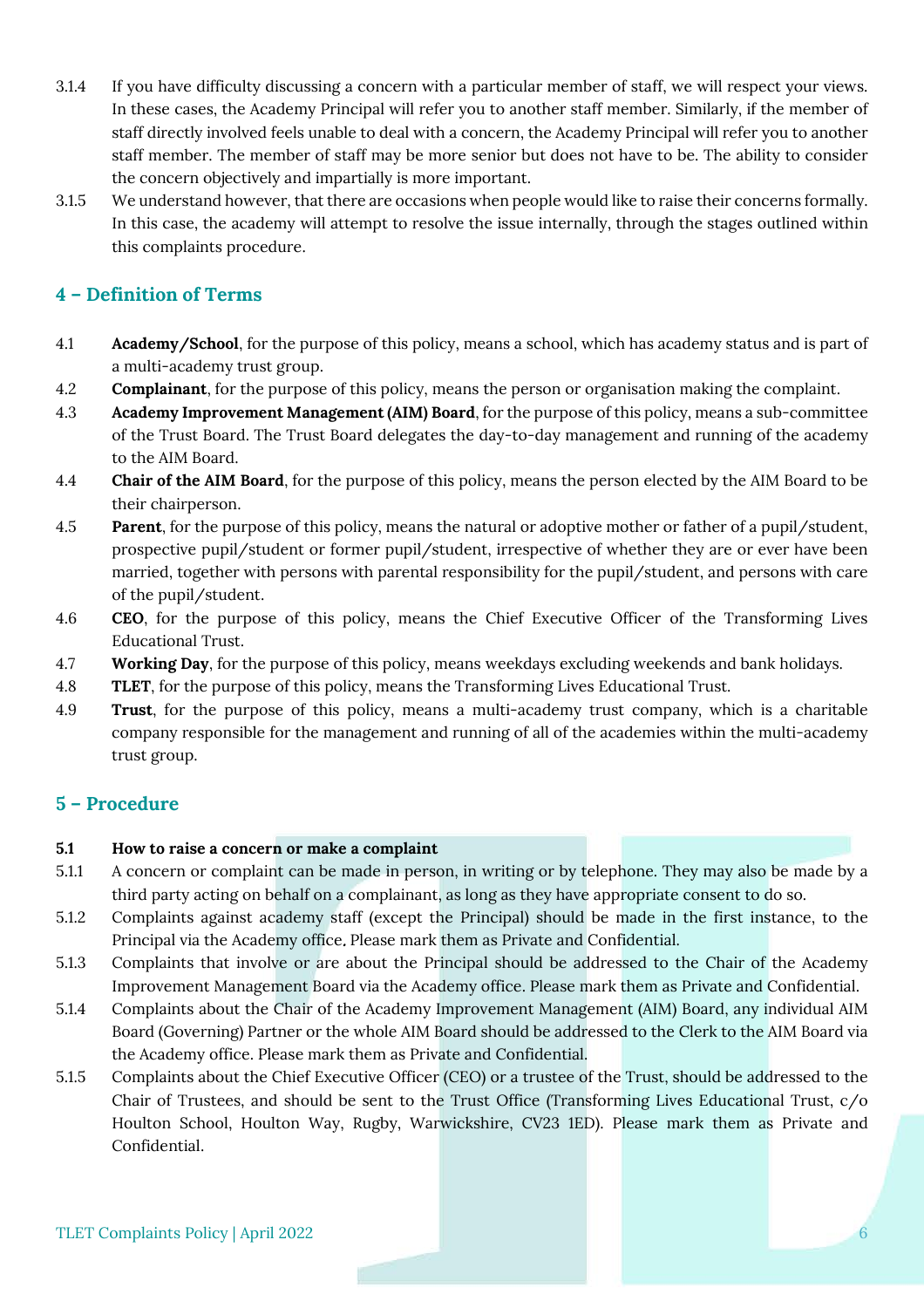- 5.1.6 For ease of use, a template complaint form is included in **Appendix 1** of this policy. If you require help in completing the form, please contact the Academy office. You can also ask a third-party organisation for example like the Citizens Advice to help you.
- 5.1.7 In accordance with equality law, we will consider making reasonable adjustments if required, to enable complainants to access and complete this complaints procedure. For instance, providing information in alternative formats, assisting complainants in raising a formal complaint or holding meetings in accessible locations.

#### **5.2 Anonymous Complaints**

We will not normally investigate anonymous complaints. However, the Principal or Chair of the AIM Board, if appropriate, will determine whether the complaint warrants an investigation.

#### **5.3 Time Scales**

You must raise the complaint within three months of the incident or, where a series of associated incidents have occurred, within three months of the last of these incidents. We will consider complaints made outside of this time frame if exceptional circumstances apply.

#### **5.4 Complaints Received Outside of Term Time**

We will consider complaints made outside of term time to have been received on the first school day after the holiday period.

#### **5.5 Resolving Complaints**

At each stage in the procedure, <Academy Name> wants to resolve the complaint. If appropriate, we will acknowledge that the complaint is upheld in whole or in part. In addition, we may offer one or more of the following:

- an explanation;
- an admission that the situation could have been handled differently or better;
- an assurance that we will try to ensure the event complained of will not recur;
- an explanation of the steps that have been or will be taken to help ensure that it will not happen again and an indication of the timescales within which any changes will be made
- an undertaking to review Academy/Trust policies in light of the complaint;
- an apology.

#### **5.6 Withdrawal of a complaint**

If a complainant wants to withdraw their complaint, we will ask them to confirm this in writing.

#### **5.7 Stage 1 – Informal Complaints**

- 5.7.1 It is to be hoped that most concerns can be expressed and resolved on an informal basis.
- 5.7.2 Concerns should be raised with either the class teacher, Head of Year, Head of Subject, Head of Faculty or Principal.
- 5.7.3 Complainants should not approach individual Partners to raise concerns or complaints. They have no power to act on an individual basis and it may also prevent them from considering complaints at Stage 3 of the procedure.
- 5.7.4 At the conclusion of their investigation, the appropriate person investigating the complaint will provide an informal written response within 5 school days of the date of receipt of the complaint.
- 5.7.5 If the issue remains unresolved, the next step is to make a formal complaint.

#### **5.8 Stage 2 – Formal Complaints**

5.8.1 Formal complaints must be made to the Principal (unless they are about the Principal), via the academy office. This may be done in person or in writing (preferably on the Complaint Form found in **Appendix 1**).

TLET Complaints Policy | April 2022 7 2023 7 2023 7 2024 7 2024 7 2024 7 2024 7 2022 7 2024 7 2022 7 2024 7 2022 7 2022 7 2022 7 2022 7 2022 7 2022 7 2022 7 2022 7 2022 7 2022 7 2022 7 2022 7 2022 7 2022 7 2022 7 2022 7 20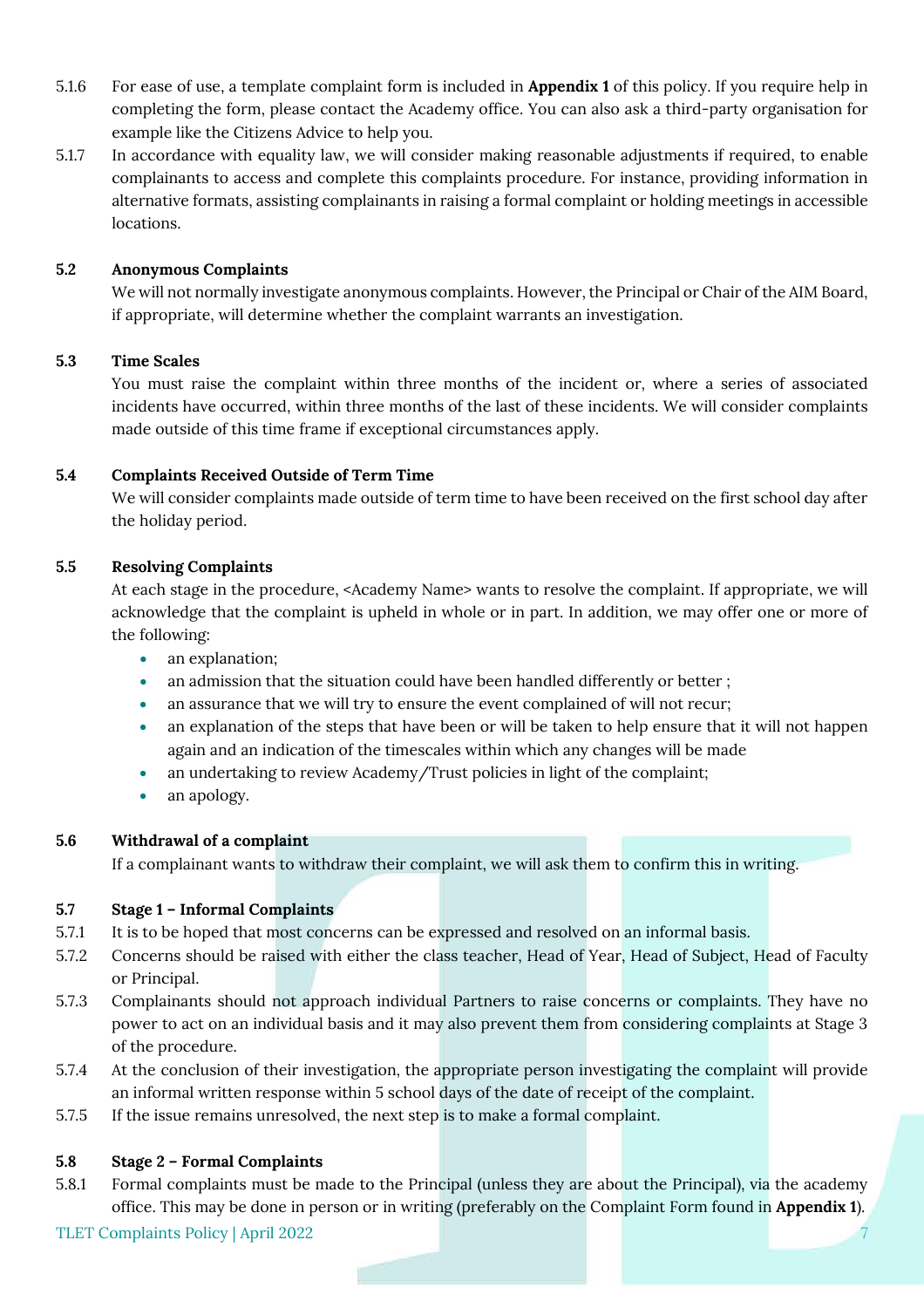- 5.8.2 The Principal will record the date the complaint is received and will acknowledge receipt of the complaint in writing (either by letter or email) within 5 school days.
- 5.8.3 Within this response, the Principal will seek to clarify the nature of the complaint, ask what remains unresolved and what outcome the complainant would like to see. The Principal can consider whether a face-to-face meeting is the most appropriate way of doing this.

*Note: The Principal may delegate the investigation to another member of the school's senior leadership team but not the decision to be taken.*

- 5.8.4 During the investigation, the Principal (or investigator) will:
	- if necessary, interview those involved in the matter and/or those complained of, allowing them to be accompanied if they wish;
	- keep a written record of any meetings/interviews in relation to their investigation.
- 5.8.5 At the conclusion of their investigation, the Principal will provide a formal written response within 10 school days of the date of receipt of the complaint.
- 5.8.6 If the Principal is unable to meet this deadline, they will provide the complainant with an update and revised response date.
- 5.8.7 The response will detail any actions taken to investigate the complaint and provide a full explanation of the decision made and the reason(s) for it. Where appropriate, it will include details of actions the academy will take to resolve the complaint.
- 5.8.8 The Principal will advise the complainant of how to escalate their complaint should they remain dissatisfied with the outcome of Stage 2.
- 5.8.9 If the complaint is about the Principal, or a member of the AIM Board (including the Chair or Vice-Chair), a suitably skilled AIM Board (Governing) Partner will be appointed to complete all the actions at Stage 2.
- 5.8.10 Complaints about the Principal or the AIM Board must be made to the Clerk to the AIM Board via the academy office.
- 5.8.11 If the complaint is:
	- jointly about the Chair and Vice Chair or;
	- the entire governing body or;
	- the majority of the governing body;

Stage 2 will be escalated to the CEO of the Trust.

#### **5.9 Stage 3 – Panel Hearing**

- 5.9.1 If the complainant is dissatisfied with the outcome at Stage 2 and wishes to take the matter further, they can escalate the complaint to Stage 3 – a panel hearing consisting of at least three people who were not directly involved in the matters detailed in the complaint with one panel member who is independent of the management and running of the school. This is the final stage of the complaints procedure.
- 5.9.2 A request to escalate to Stage 3 must be made to the Clerk to the AIM Board, via the academy office, within 10 school days of receipt of the Stage 2 response.
- 5.9.3 The Clerk will record the date the complaint is received and acknowledge receipt of the complaint in writing (either by letter or email) within 10 school days.
- 5.9.4 Requests received outside of this time frame will only be considered if exceptional circumstances apply.
- 5.9.5 The Clerk will write to the complainant to inform them of the date of the meeting. They will aim to convene a meeting within 10 school days of receipt of the Stage 3 request. If this is not possible, the Clerk will provide an anticipated date and keep the complainant informed.
- 5.9.6 If the complainant rejects the offer of three proposed dates, without good reason, the Clerk will decide when to hold the meeting. It will then proceed in the complainant's absence on the basis of written submissions from both parties.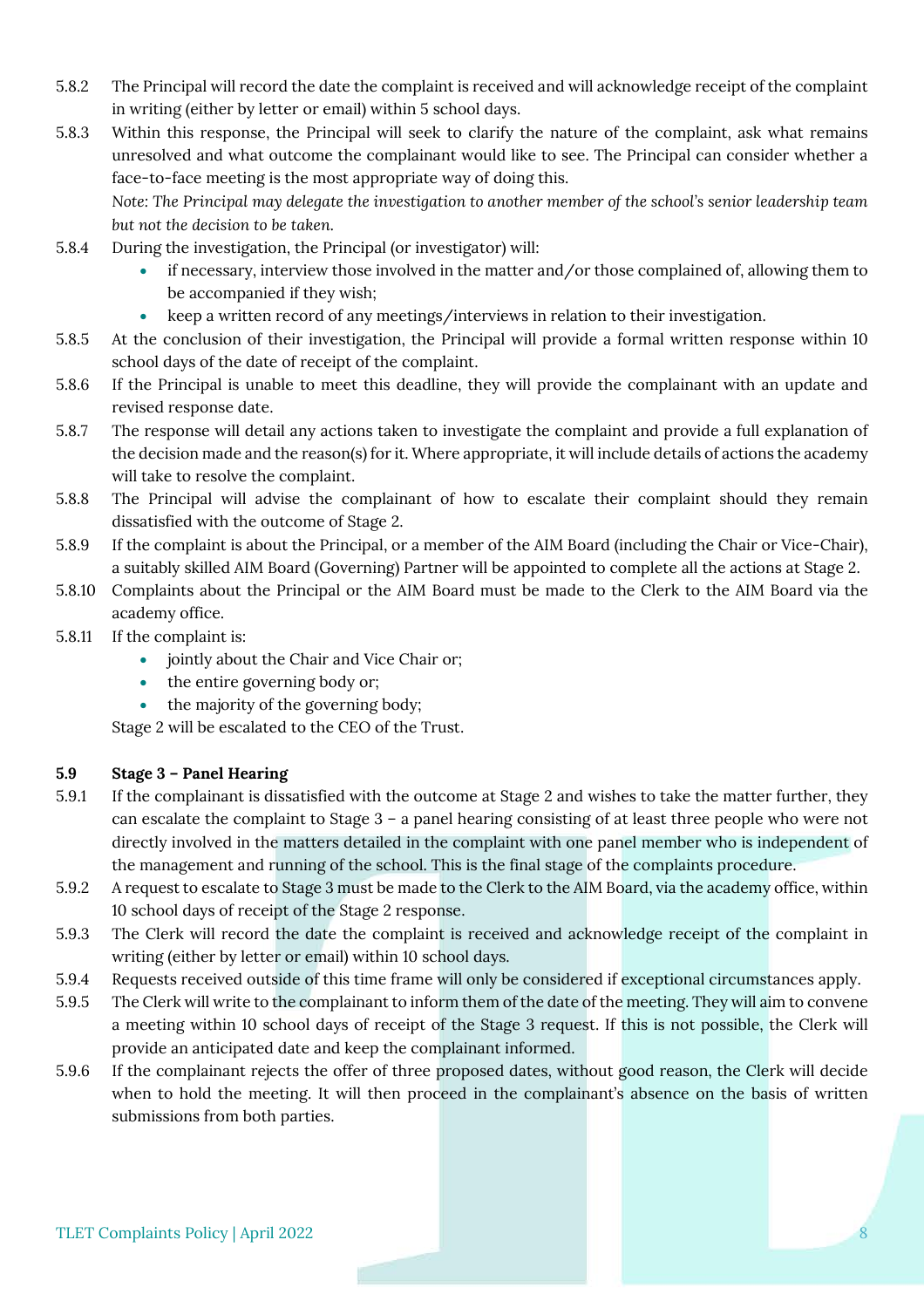#### 5.9.7 If the complaint is:

- jointly about the Chair and Vice Chair or;
- the entire governing body or;
- the majority of the governing body
- Stage 3 will be heard by the trustees and an independent panel member.
- 5.9.9 A complainant may bring someone along to the panel meeting to provide support. This can be a relative or friend. Generally, we do not encourage either party to bring legal representatives to the committee meeting. However, there may be occasions when legal representation is appropriate.
- 5.9.10 For instance, if a school employee is called as a witness in a complaint meeting, they may wish to be supported by union and/or legal representation.

*Note: Complaints about staff conduct will not generally be handled under this complaints procedure. Complainants will be advised that any staff conduct complaints will be considered under (Human Resources) staff disciplinary procedures, if appropriate, but outcomes will not be shared with them.* 

- 5.9.11 Representatives from the media are not permitted to attend.
- 5.9.12 At least 10 school days before the meeting, the Clerk will:
	- confirm and notify the complainant of the date, time and venue of the meeting, ensuring that, if the complainant is invited, the dates are convenient to all parties and that the venue and proceedings are accessible;
	- request copies of any further written material to be submitted to the committee at least 5 school days before the meeting.
- 5.9.13 Any written material will be circulated to all parties at least 7 school days before the date of the meeting. The committee will not normally accept, as evidence, recordings of conversations that were obtained covertly and without the informed consent of all parties being recorded.
- 5.9.14 The committee will also not review any new complaints at this stage or consider evidence unrelated to the initial complaint to be included. New complaints must be dealt with from Stage 1 of the procedure.
- 5.9.15 The meeting will be held in private. Electronic recordings of meetings or conversations are not normally permitted unless a complainant's own disability or special needs require it. Prior knowledge and consent of all parties attending must be sought before meetings or conversations take place. Consent will be recorded in any minutes taken.
- 5.9.16 The committee will consider the complaint and all the evidence presented. The committee can:
	- uphold the complaint in whole or in part;
	- dismiss the complaint in whole or in part.
- 5.9.17 If the complaint is upheld in whole or in part, the committee will:
	- decide on the appropriate action to be taken to resolve the complaint
	- where appropriate, recommend changes to the school's systems or procedures to prevent similar issues in the future.
- 5.9.18 The Chair of the Committee will provide the complainant and <Academy Name> with a full explanation of their decision and the reason(s) for it, in writing, within 10 school days.
- 5.9.19 The letter to the complainant will include details of how to contact the Education and Skills Funding Agency (ESFA) if they are dissatisfied with the way their complaint has been handled by the academy.
- 5.9.20 The response will detail any actions taken to investigate the complaint and provide a full explanation of the decision made and the reason(s) for it. Where appropriate, it will include details of actions the academy will take to resolve the complaint.
- 5.9.21 The panel will ensure that those findings and recommendations are sent by electronic mail or otherwise given to the complainant and, where relevant, the person complained about. Furthermore, they will be available for inspection on the academy premises by the proprietor and the Principal.
- 5.9.22 A written record will be kept of all complaints, and of whether they are resolved at the preliminary stage or proceed to a panel hearing, along with what actions have been taken, regardless of the decision.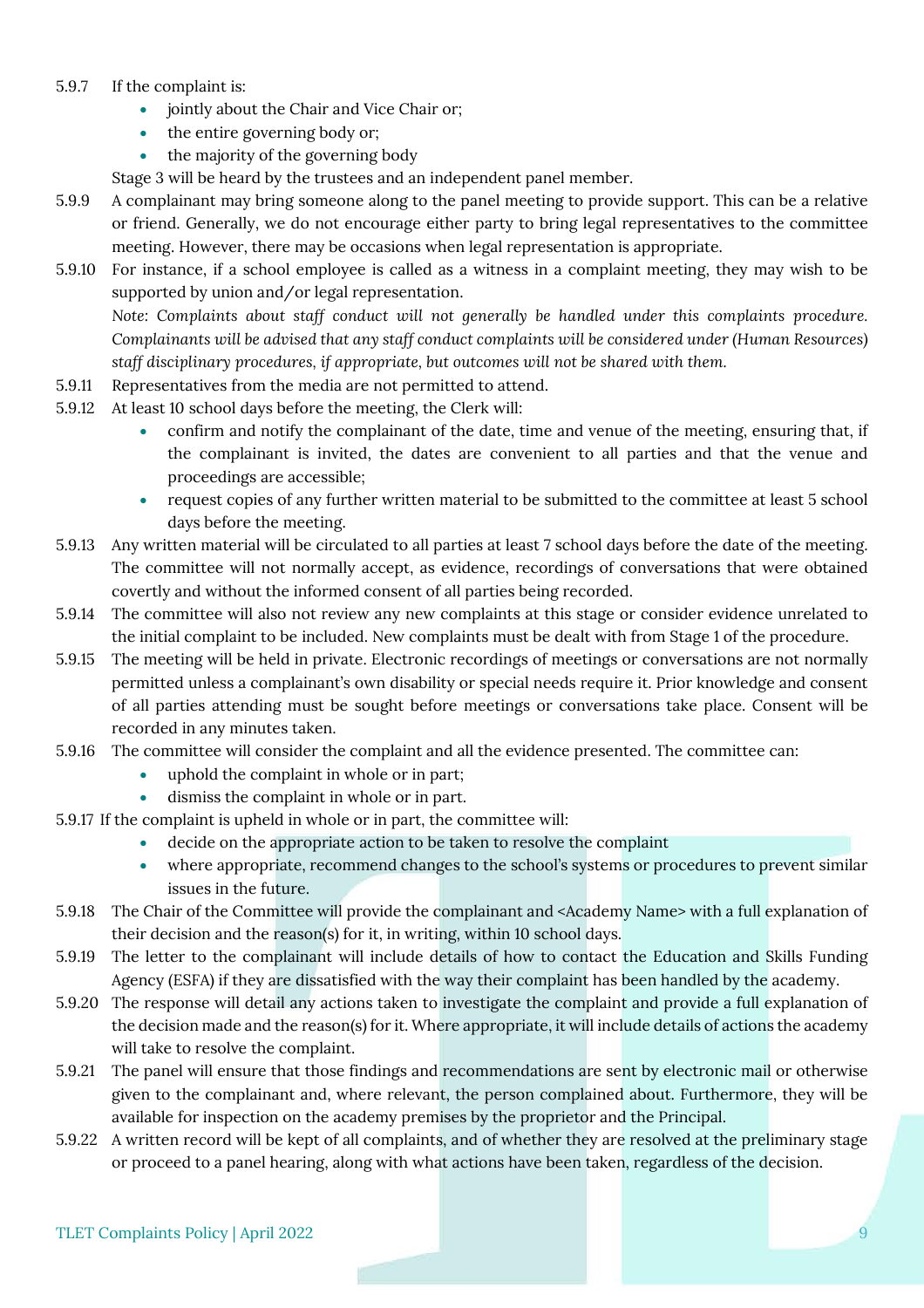5.9.23 All correspondence statements and records relating to individual complaints will be kept confidential, except where the Secretary of State or a body conducting an inspection under section 109 of the 2008 Act requests access to them.

#### **5.10 Complaints escalated to/about the Trust, CEO or Trustee**

- 5.10.1 If a complaint is escalated to the Transforming Lives Educational Trust, or if a complainant wishes to complain directly about the Trust, then the complaint should be sent to the CEO to be investigated.
- 5.10.2 The CEO will write to the complainant acknowledging the complaint within 5 school days of the date that the written request was received. The acknowledgement will confirm that the complaint will now be investigated under Stage 2 of this Complaints Policy and will confirm the date for providing a response to the complainant.
- 5.10.3 Following the investigation, the CEO will write to the complainant confirming the outcome within 10 school days of the date that the letter was received. If this time limit cannot be met, the CEO will write to the Complainant within 10 school days of the date that the letter was received**,** explaining the reason for the delay and providing a revised date.
- 5.10.4 If the complaint concerns the CEO or a Trustee, the complaint should be investigated by the Chair of the Trust Board. If a formal complaint form is received about the Chair, the complaint will be referred to the Vice Chair for investigation
	- *NB. Where the Chair of the Trust Board has investigated the complaint, they will write the letter of outcome to the Complainant and provide a copy to the CEO.*
- 5.10.5 If the complainant is not satisfied with the outcome of the previous stage, the complainant should write to the Clerk to the Trust Board asking for the complaint to be heard before a Complaint Panel, within 10 school days.
- 5.10.6 The Clerk will record the date the complaint is received and acknowledge receipt of the complaint in writing (either by letter or email) within 5 school days.
- 5.10.7 Requests received outside of this time frame will only be considered if exceptional circumstances apply.
- 5.10.8 The Clerk will write to the complainant to inform them of the date of the meeting. They will aim to convene a meeting within 10 school days of receipt of the Stage 2 request. If this is not possible, the Clerk will provide an anticipated date and keep the complainant informed.
- 5.10.9 If the complainant rejects the offer of three proposed dates, without good reason, the Clerk will decide when to hold the meeting. It will then proceed in the complainant's absence on the basis of written submissions from both parties.
- 5.10.10 If the complaint is:
	- jointly about the Chair and Vice Chair or;
	- the entire Trust Board or;
	- the majority of the Trust Board;

Stage 3 will be heard by a completely independent committee panel.

- 5.10.11 The Complaint Panel will consist of three members. None of the three members of the Complaint Panel will have been involved in the incidents or events which led to the complaint, or have been involved in dealing with the complaint in the previous stages, of have any detailed prior knowledge of the complaint.
- 5.10.12 One of the Complaint Panel members will be independent of the management and running of the Academy Trust. This means that the independent Complaint Panel member will not be a Trustee or an employee of the Trust.
- 5.10.13 A complainant may bring someone along to the panel meeting to provide support. This can be a relative or friend. Generally, we do not encourage either party to bring legal representatives to the committee meeting. However, there may be occasions when legal representation is appropriate.
- 5.10.14 For instance, if a trust employee is called as a witness in a complaint meeting, they may wish to be supported by union and/or legal representation.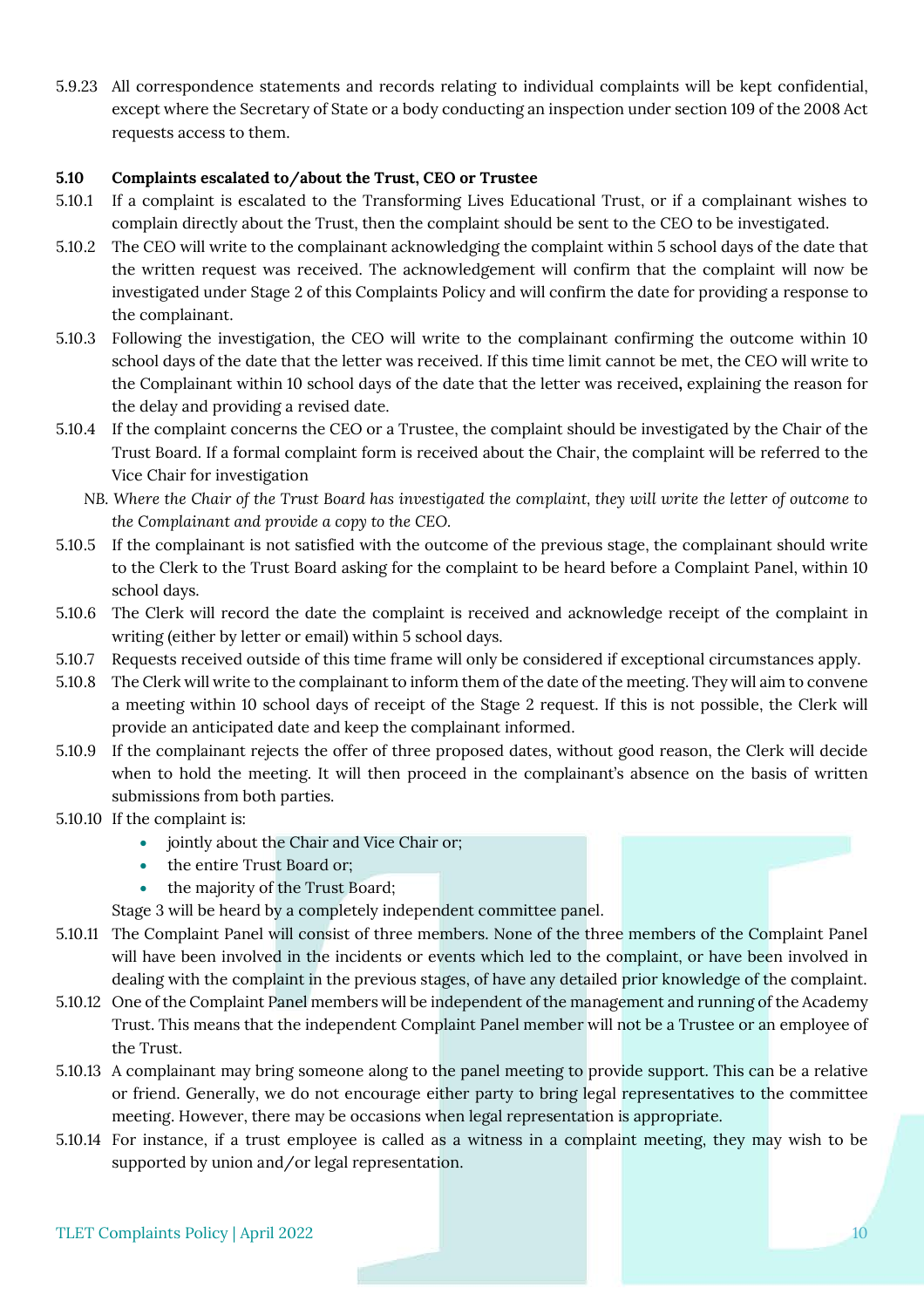*Note: Complaints about staff conduct will not generally be handled under this complaints procedure. Complainants will be advised that any staff conduct complaints will be considered under staff disciplinary procedures, if appropriate, but outcomes will not be shared with them.* 

- 5.10.15 Representatives from the media are not permitted to attend.
- 5.10.16 At least 10 school days before the meeting, the Clerk will:
	- confirm and notify the complainant of the date, time and venue of the meeting, ensuring that, if the complainant is invited, the dates are convenient to all parties and that the venue and proceedings are accessible;
	- request copies of any further written material to be submitted to the committee at least 7 school days before the meeting.
- 5.10.17 Any written material will be circulated to all parties at least 5 school days before the date of the meeting. The committee will not normally accept, as evidence, recordings of conversations that were obtained covertly and without the informed consent of all parties being recorded.
- 5.10.18 The committee will also not review any new complaints at this stage or consider evidence unrelated to the initial complaint to be included. New complaints must be dealt with from Stage 1 of the procedure.
- 5.10.19 The meeting will be held in private. Electronic recordings of meetings or conversations are not normally permitted unless a complainant's own disability or special needs require it. Prior knowledge and consent of all parties attending must be sought before meetings or conversations take place. Consent will be recorded in any minutes taken.
- 5.10.20 The committee will consider the complaint and all the evidence presented. The committee can:
	- uphold the complaint in whole or in part
	- dismiss the complaint in whole or in part.
- 5.10.21 If the complaint is upheld in whole or in part, the committee will:
	- decide on the appropriate action to be taken to resolve the complaint
	- where appropriate, recommend changes to the school's systems or procedures to prevent similar issues in the future.
- 5.10.22 The Chair of the Committee will provide the complainant and the Trust with a full explanation of their decision and the reason(s) for it, in writing, within 10 school days.
- 5.10.23 The letter to the complainant will include details of how to contact the Education and Skills Funding Agency (ESFA) if they are dissatisfied with the way their complaint has been handled by the Trust.
- 5.10.24 The response will detail any actions taken to investigate the complaint and provide a full explanation of the decision made and the reason(s) for it. Where appropriate, it will include details of actions the Trust will take to resolve the complaint.
- 5.10.25 The panel will ensure that those findings and recommendations are sent by electronic mail or otherwise given to the complainant and, where relevant, the person complained about. Furthermore, they will be available for inspection on the school premises by the proprietor and the Principal.
- 5.10.26 A written record will be kept of all complaints, and of whether they are resolved at the preliminary stage or proceed to a panel hearing, along with what actions have been taken, regardless of the decision.
- 5.10.27 All correspondence statements and records relating to individual complaints will be kept confidential, except where the Secretary of State or a body conducting an inspection under section 109 of the 2008 Act requests access to them.

#### **5.11 Next Steps**

- 5.11.1 If the complainant believes the academy/Trust did not handle their complaint in accordance with the published complaints procedure or they acted unlawfully or unreasonably in the exercise of their duties under education law, they can contact the ESFA after they have completed Stage 3.
- 5.11.2 The ESFA will not normally reinvestigate the substance of complaints or overturn any decisions made by the academy/Trust. They will consider whether the academy/Trust has adhered to education legislation and any statutory policies connected with the complaint and whether they have followed [Part 7 of the](http://www.legislation.gov.uk/uksi/2010/1997/schedule/1/made)  [Education \(Independent School Standards\) Regulations 2014.](http://www.legislation.gov.uk/uksi/2010/1997/schedule/1/made)

TLET Complaints Policy | April 2022 11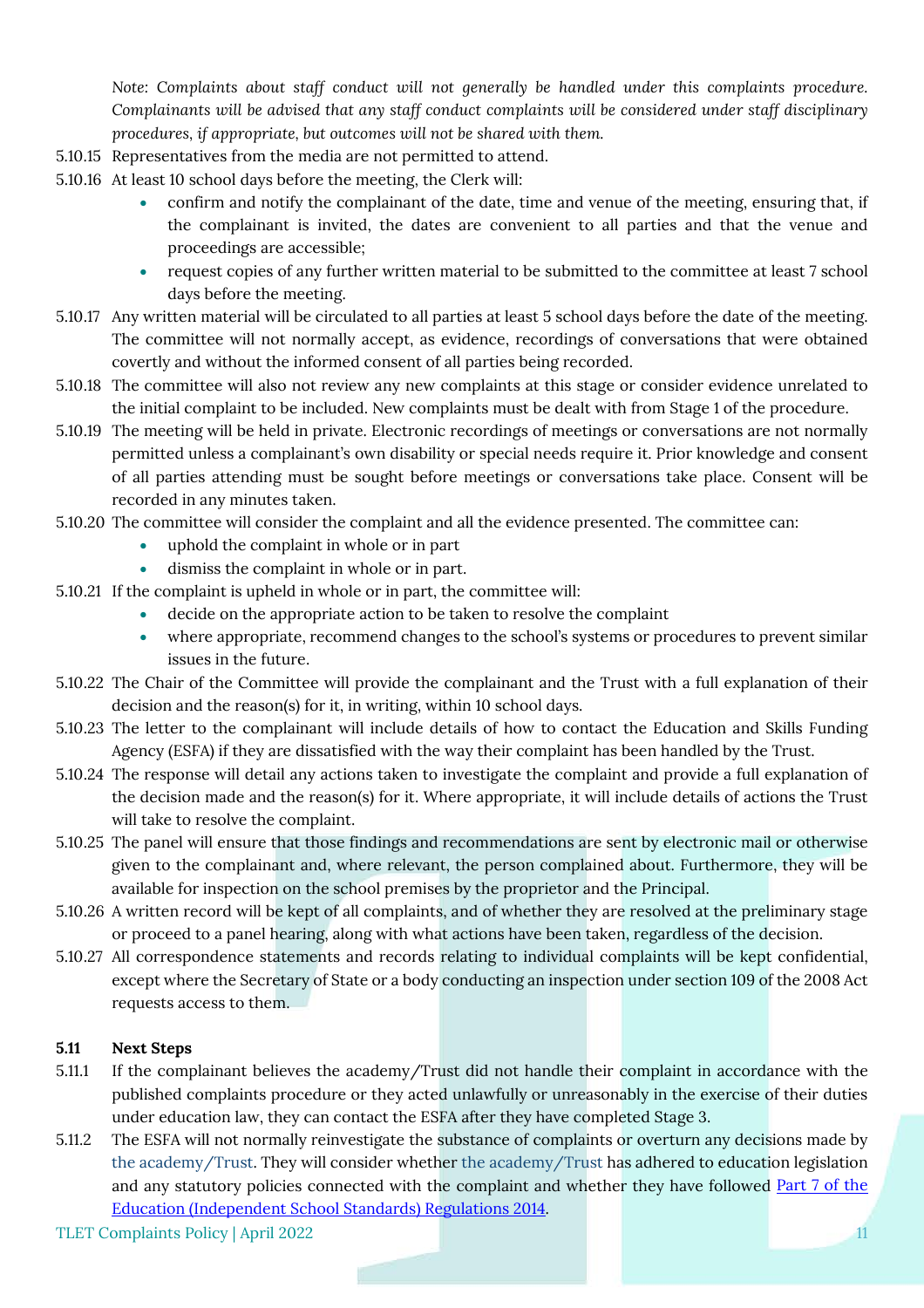5.11.3 The complainant can refer their complaint to the ESFA online at: [www.education.gov.uk/contactus,](http://www.education.gov.uk/contactus) by telephone on: 0370 000 2288 or by writing to:

Academy Complaints and Customer Insight Unit Education and Skills Funding Agency Cheylesmore House 5 Quinton Road Coventry CV1 2WT

# <span id="page-11-0"></span>**6 – Roles and Responsibilities**

- 6.1 The **complainant** will receive a more effective response to the complaint if they:
	- explain the complaint in full as early as possible;
	- co-operate with the school in seeking a solution to the complaint;
	- respond promptly to requests for information or meetings or in agreeing the details of the complaint;
	- ask for assistance as needed;
	- treat all those involved in the complaint with respect;
	- refrain from publicising the details of their complaint on social media and respect confidentiality.

#### 6.2 The **Investigator** will:

- establish the facts relevant to the complaint by:
	- o liaising with the complainant and the complaints co-ordinator as appropriate to clarify what the complainant feels would put things right;
		- o providing a comprehensive, open, transparent and fair consideration of the complaint through:
			- sensitive and thorough interviewing of the complainant to establish what has happened and who has been involved;
			- interviewing staff and children/young people and other people relevant to the complaint;
			- consideration of records and other relevant information;
			- analysing information.

#### The **Investigator** should:

- conduct interviews with an open mind and be prepared to persist in the questioning:
- keep notes of interviews or arrange for an independent notetaker to record minutes of the meeting;
- ensure that any papers produced during the investigation are kept securely pending any appeal;
- be mindful of the timescales to respond;
- prepare a comprehensive report for the Principal or complaints committee that sets out the facts, identifies solutions and recommends courses of action to resolve problems.

The Principal or complaints committee will then determine to uphold or dismiss the complaint and communicate that decision to the complainant, providing the appropriate escalation details.

- 6.3 The **Complaints Co-ordinator** (this could be the Principal or CEO, a designated Complaints AIM Board (Governing) Partner or Trustee, or other staff member providing administrative support) should:
	- ensure that the complainant is fully updated at each stage of the procedure;
	- liaise with staff members, Principal, CEO, Chair of the AIM Board, Chair of the Trust Board or the relevant Clerk;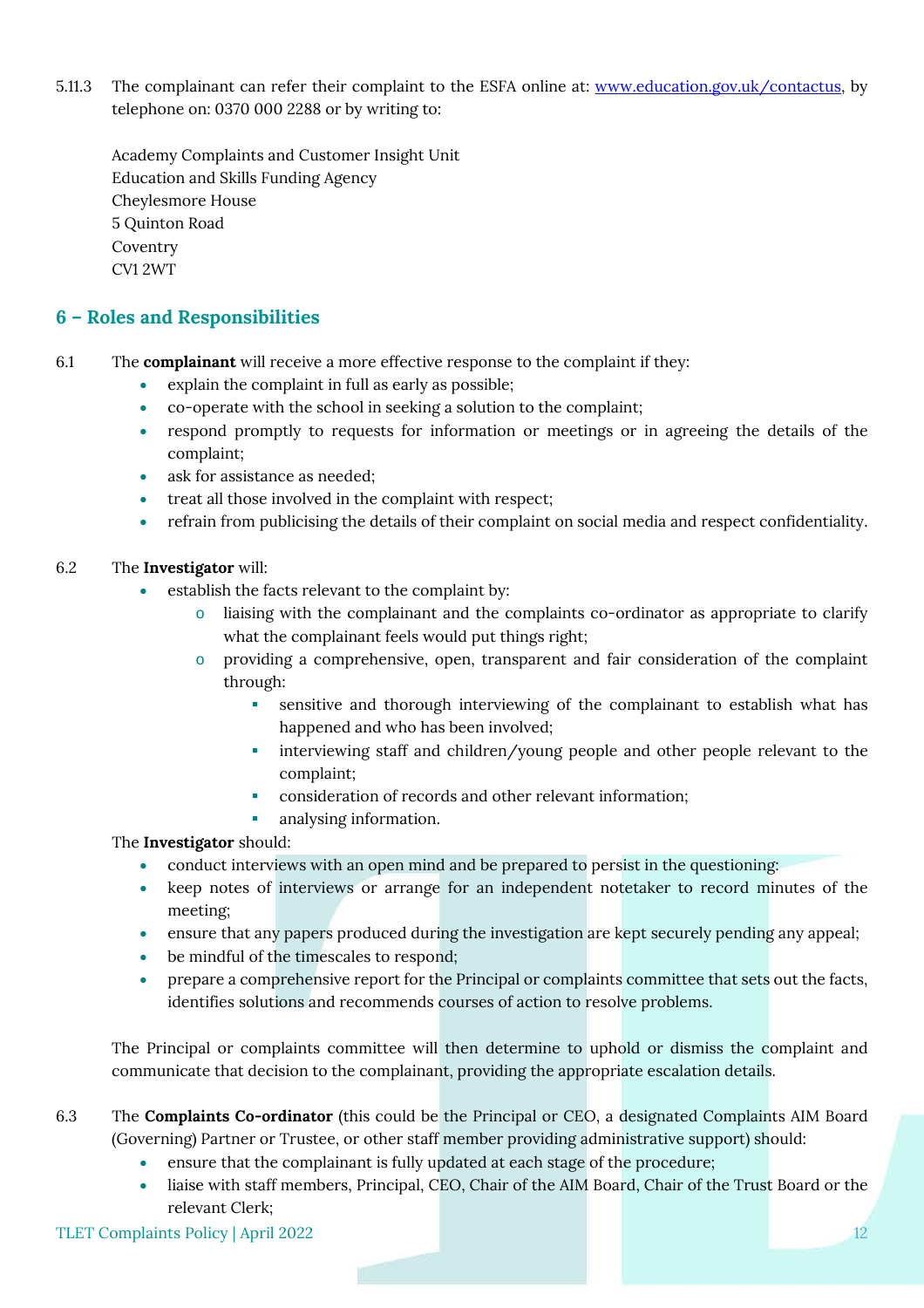- ensure the smooth running of the complaints procedure;
- be aware of issues regarding:
	- o sharing third-party information;
	- o additional support. (This may be needed by complainants when making a complaint including interpretation support or where the complainant is a child or young person.)
- Keep records.
- 6.4 The **Clerk to the AIM Board/Trust Board** is the contact point for the complainant and the committee, and should:
	- Ensure that all people involved in the complaint procedure are aware of their legal rights and duties, including any under legislation relating to school complaints, education law, the Equality Act 2010, the Freedom of Information Act 2000, the Data Protection Act (DPA) 2018 and the General Data Protection Regulations (GDPR);
	- set the date, time and venue of the meeting, ensuring that the dates are convenient to all parties (if they are invited to attend) and that the venue and proceedings are accessible;
	- collate any written material relevant to the complaint (for example: stage 1 paperwork, school and complainant submissions) and send it to the parties in advance of the meeting within an agreed timescale;
	- record the proceedings;
	- circulate the minutes of the meeting;
	- notify all parties of the committee's decision.
- 6.5 The **Committee Chair**, who is nominated in advance of the complaint meeting, should ensure that:
	- both parties are asked (via the Clerk) to provide any additional information relating to the complaint by a specified date in advance of the meeting;
	- the meeting is conducted in an informal manner, is not adversarial, and that, if all parties are invited to attend, everyone is treated is respect and courtesy;
	- complainants who may not be used to speaking at such a meeting are put at ease. This is particularly important if the complainant is a child or a young person;
	- the remit of the committee is explained to the complainant;
	- written material is seen by everyone in attendance, provided it does not breach confidentiality or any individual's rights to privacy under the DPA 2019 or GDPR;
	- in the event of a new issue arising, it would be useful to give everyone the opportunity to consider and comment upon it; this may require a short adjournment or the meeting;
	- both the complainant and the academy/Trust are given the opportunity to make their case and seek clarity, either through written submissions ahead of the meeting or verbally in the meeting itself;
	- the issues are addressed;
	- key findings of facts are made;
	- the committee is open-minded and acts independently;
	- no member of the committee has an external interest in the outcome of the proceedings or any involvement in an earlier stage of the complaints procedure;
	- the meeting is minuted;
	- they liaise with the Clerk and Complaints Co-ordinator.
- 6.6 The **Committee Member** should be aware that:
	- the meeting must be independent and impartial, and should be seen to be so:
	- no AIM Board (Governing) Partner or Trustee may sit on the committee is they have had a prior involvement in the complaint or in the circumstances surrounding it: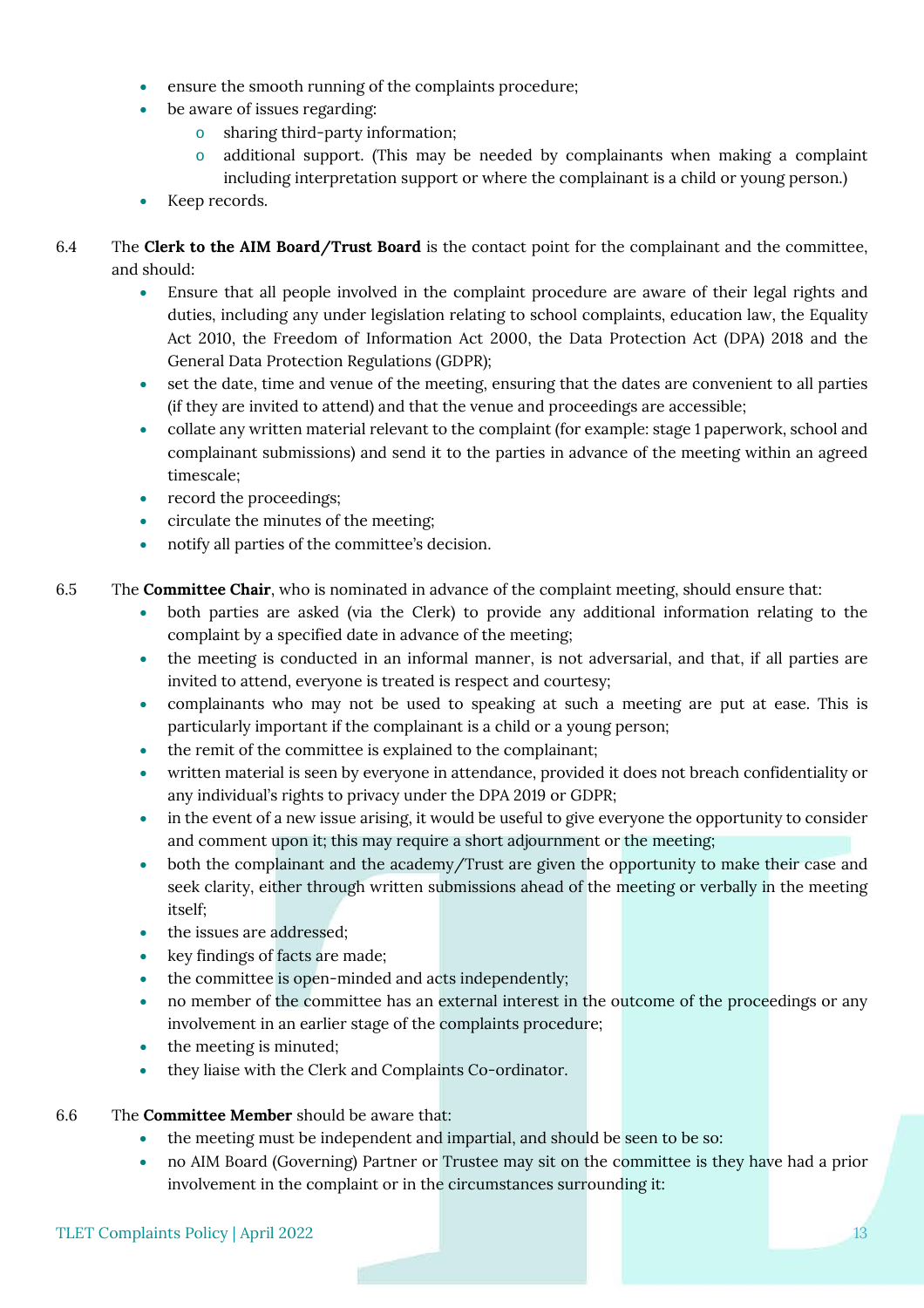- whilst recognising that the complainant might not be satisfied with the outcome if the meeting does not find in their favour, as it may only be possible to establish the facts and make recommendations, the aim of the meeting should be to resolve the complaint and achieve reconciliation between the academy/Trust and the complainant;
- many complainants will feel nervous and inhibited in a formal setting;
- parents/carers often feel emotional when discussing an issue that affects their child;
- extra care needs to be taken when the complainant is a child/young person and present during all or part of the meeting;
	- o careful consideration of the atmosphere and proceedings should ensure that the child/young person does not feel intimidated;
	- o the committee should respect the views of the child/young person and give them equal consideration to those of adults;
	- $\circ$  if the child/young person is the complainant, the committee should ask in advance if any support is needed to help them present their complaint. Where the child/young person's parent is the complainant, the committee should give the parent the opportunity to say which parts of the meeting, if any, the child/young person needs to attend. However, the parent should be advised that agreement might not always be possible if the parent wishes the child/young person to attend a part of the meeting that the committee considers is not in the child/young person's best interests;
	- o the welfare of the child/young person is paramount.

# <span id="page-13-0"></span>**7 – Monitoring**

7.1 It is the responsibility of the Trust Board and those to whom it delegates the authority, to ensure that the principles and procedures of this policy are adhered to. The use of this policy will be subject to routine monitoring to ensure its fidelity in practice. The evidence gathered from monitoring shall inform any reviews and future revisions to the policy, which will be carried out at regular intervals and no later than as stated on Page 2 of this policy.

#### **Related Documents**

TLET Child Protection and Safeguarding Policy (and academy-specific adaptations) TLET Staff & Volunteer Behaviour (Code of Conduct) Policy

TLET Staff Disciplinary Policy

TLET Staff Grievance Policy

TLET Whistleblowing Policy

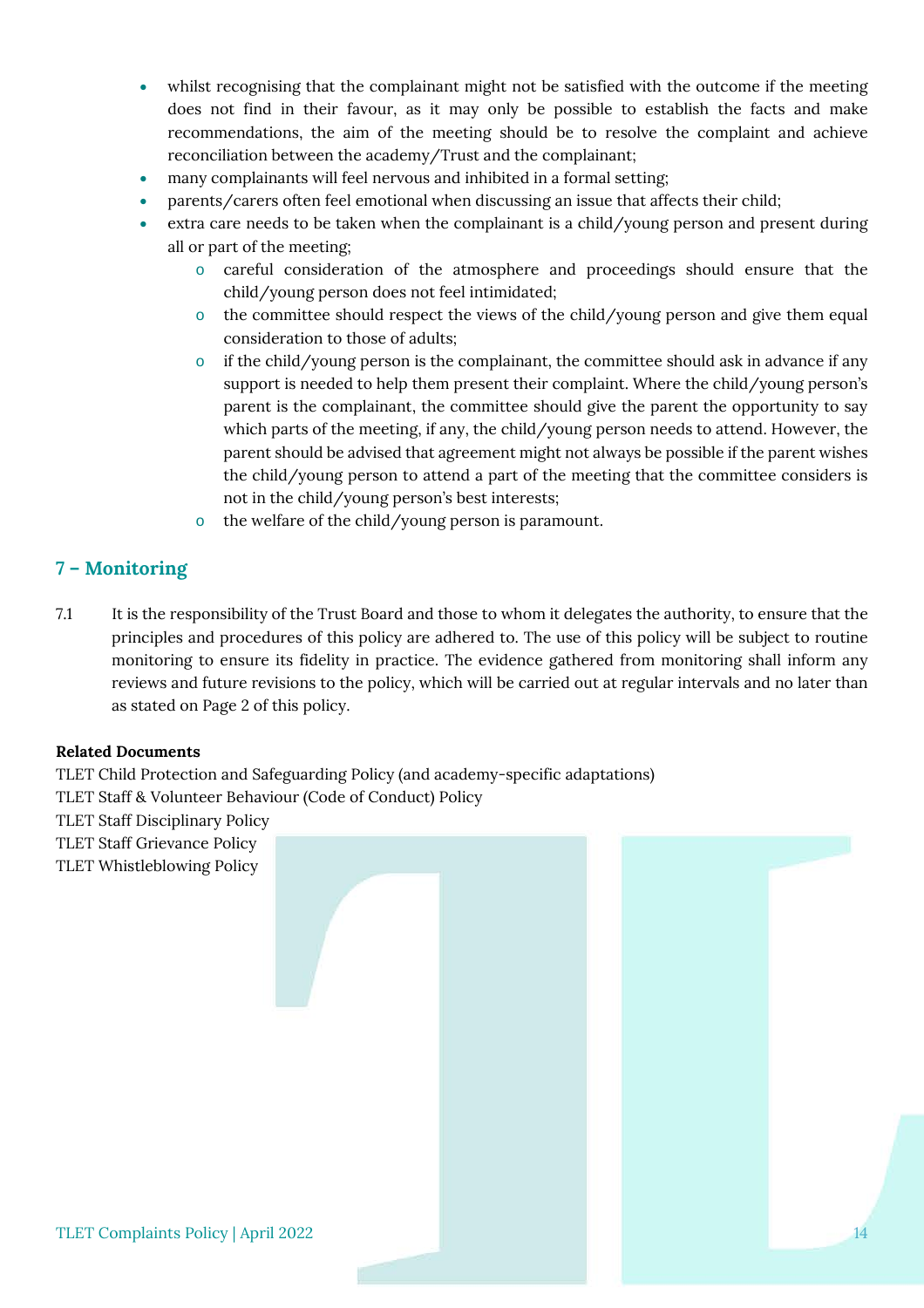# <span id="page-14-0"></span>**Appendix 1 – Complaint Form Template**

Please complete and return to the designated recipient as outlined in **paragraph 5.1** of this policy, who will acknowledge receipt and explain what action will be taken.

**Your name: Pupil's name (if relevant): Your relationship to the pupil (if relevant): Address: Postcode: Day time telephone number: Evening telephone number: Email address: Please give details of your complaint, including whether you have spoken to anybody at the school about it.**